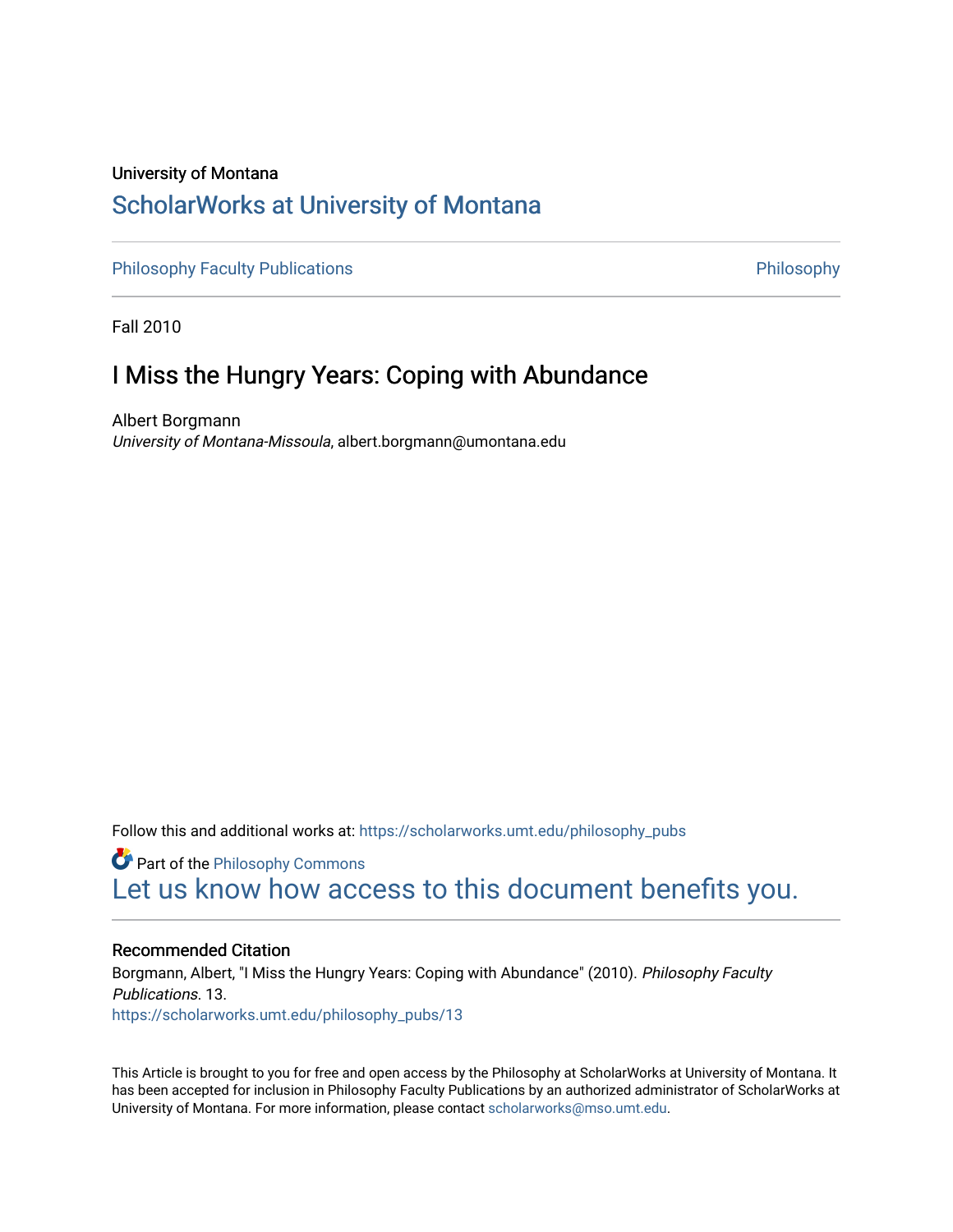[*The Montana Professor* 21.1, Fall 2010 <http://mtprof.msun.edu>]

# I miss the hungry years: coping with abundance

### **Albert Borgmann**

Regents Professor of Philosophy UM‐Missoula Albert.Borgmann@umontana.edu

#### **I**

—Albert Borgmann



nformation technology is a marvel of ingenuity and engineering. Itʹs been widely admired and used; itʹs being advanced by inventiveness and competition; and itʹs being promoted by politicians and education experts. But there has also been research and discussion of the liabilities of information technology. The abundance of information has not, as one might have expected, made people generally more

attentive and knowledgeable. On the contrary, distraction and ignorance are spreading. That has to worry people in higher education.

I wonʹt rehearse the evidence of wide‐spread ignorance and distraction.**/1/** Instead, I'll try to shed more light on the problem by calling attention to analogies between food and information. In particular, Iʹll suggest that what we are beginning to learn about how to cope with food we should apply to information.

Food, sex, and information must have been crucial to the evolution of humans. No doubt, some humans didnʹt care about food, were indifferent to sex, or were incurious. But the abstemious, frigid, or indolent presumably left fewer offspring and disappeared without a trace. We are the progeny of creatures who have always been hungry for food, sex, and news, and so are we.

In pre‐modern circumstances, however, human voraciousness has always been met by relative scarcity, and thus overindulgence was for the most part impossible. But the culture of the advanced industrial countries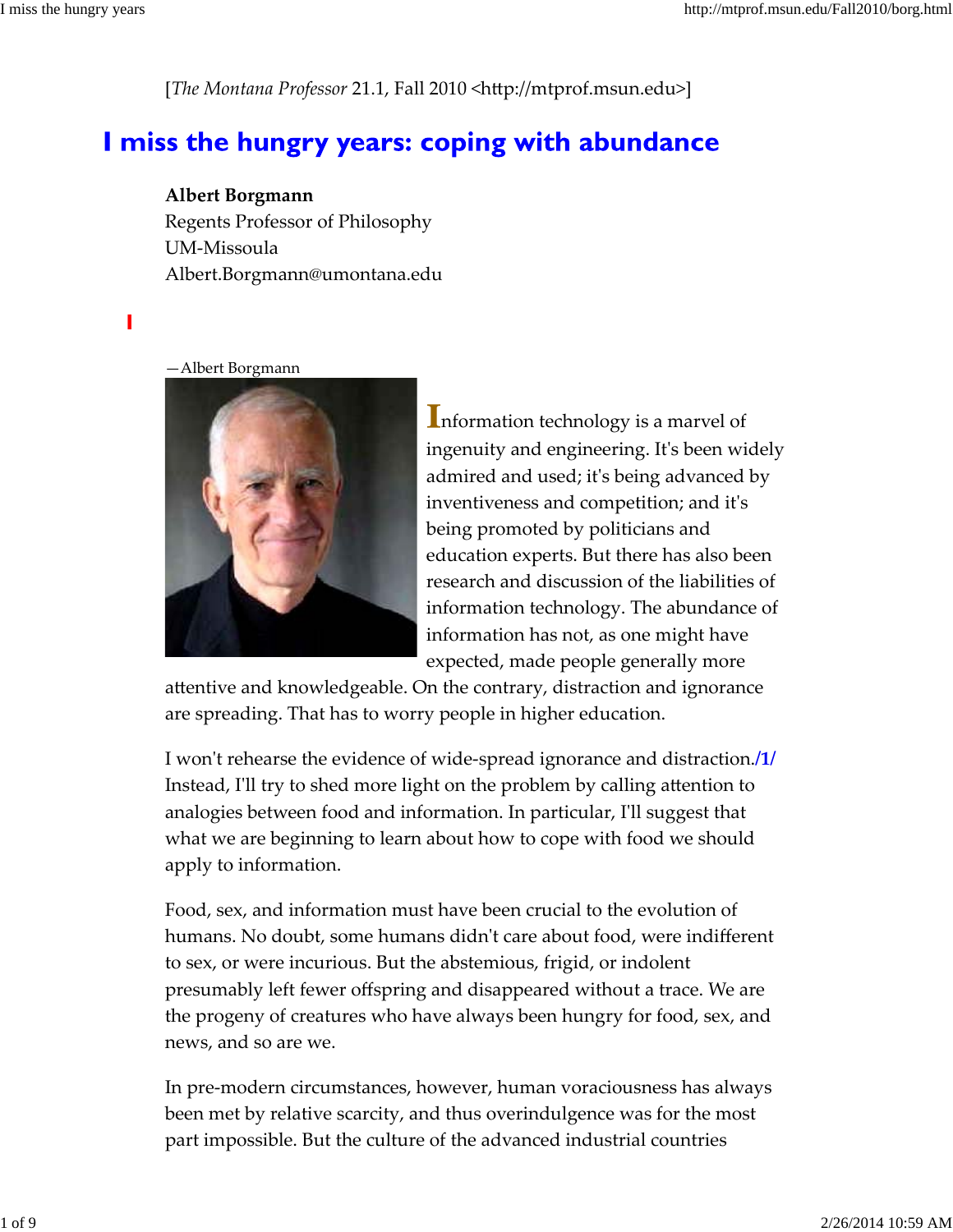gradually changed scarcity into abundance, first of food, then of information, and finally of sex. And now abundance has turned from a blessing into a curse.

My concern is with the abundance of information. I will set aside sex, and I will use food to illustrate a pathology and cure that are more evident in food and can help us to recognize problems with information that are more concealed if no less perilous. Food and information are large topics. But we can get a grip on whatʹs crucial for information and education by paying attention to a pattern of development they share and that allows us to narrow our focus.

The trajectory of modern technology typically traces a path from the provision of basic and necessary commodities to the production of ever more refined and diverse consumption goods. That path is always traced by the conjoined processes of mechanization and commodification. An increasingly sophisticated and powerful machinery draws more and more goods and services out of the contexts of family and community and offers them at a price and in a variety that traditional producers canʹt rival.

If we trace the mechanical path of agriculture, we see the improvement of ploughs, the invention of mechanical reapers, the introduction of steam power, the spread of tractors until we reach the contemporary food industry with its computers, GPS devices, and its sophisticated biochemistry. The commodification trail leads from canned goods and mechanized bread baking to todayʹs supermarket with its more than 40,000 different items.

The development of information technology led from the pony express to the railroad, from the manpowered printing press to the steam‐powered rotary press, from the telegraph to the telephone, from radio to television, and in the last quarter of the last century to the computer revolution. Today the commodities of information are available on fine‐grained and colored screens that are larger and smaller than ever.

The overall tendency, then, has been from scarcity by way of technological progress to an abundance of food and information. In our advanced industrial setting, people have a range of choice and a degree of control that amount to incredible power. You can summon most any food or information at any time and wherever you are. In fact the rhetoric of empowerment has always driven and celebrated the growing availability of food and information.

We have to be grateful for these developments, grateful to our ancestors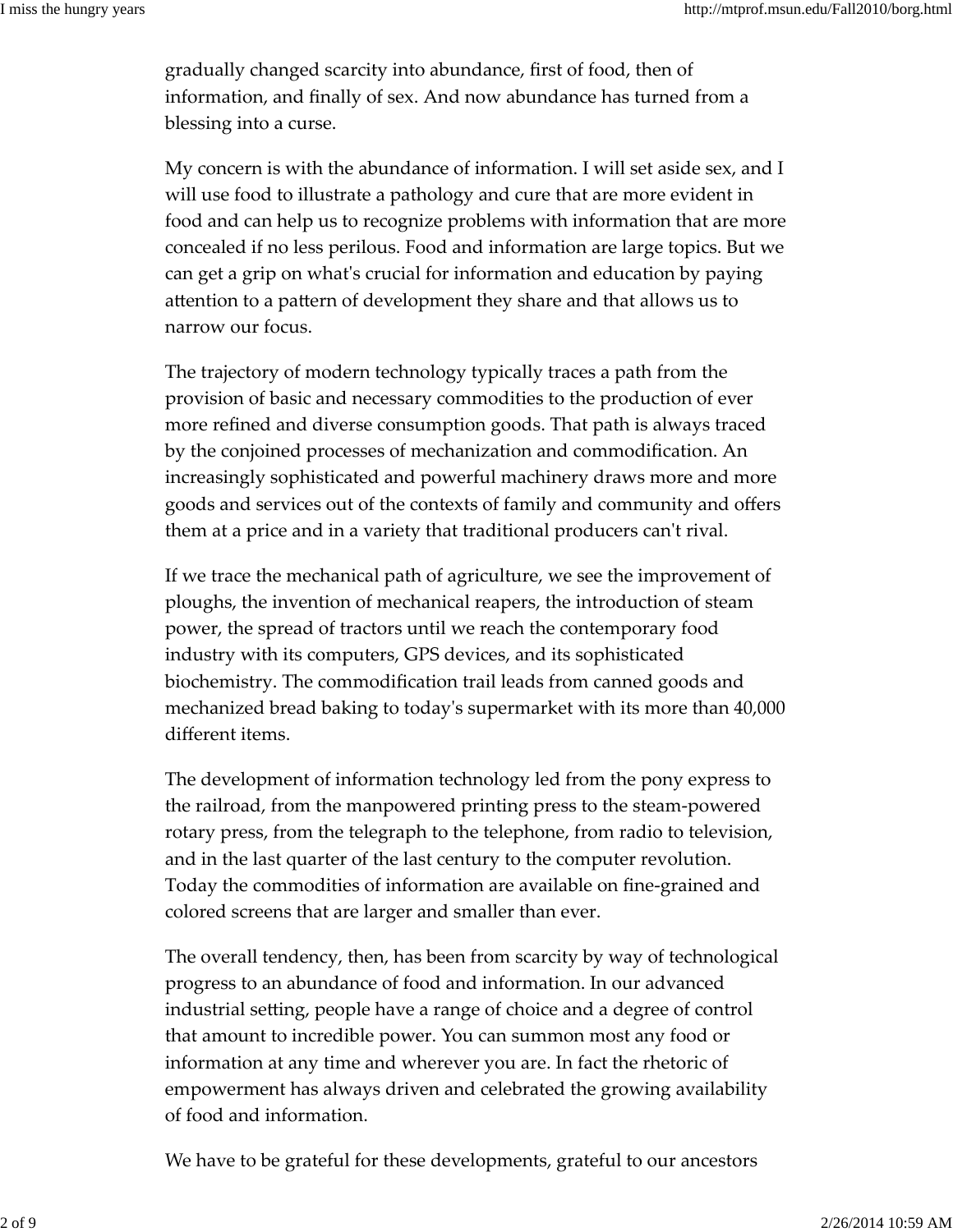who did incredibly hard and often crippling work to push the developments forward, grateful that we are spared the hunger, the illness, and the confinement that marked the lives of our forebears. But given the superlative successes of technology and the power it has lent us, we should expect more than the satisfaction of basic needs. We should see a powerful culture, a country of people who are physically vigorous and intellectually articulate, who are healthy and insightful.

Something went badly wrong, however. Instead of articulate vigor, we see physical and mental distension. We see shapeless bodies and distracted minds. We're also beginning to recognize what went wrong with food, and we should learn to apply what we have learned from the fate of food to the future of information.

#### **II**

In the United States, two thirds of the population are overweight or obese. Morbidity and mortality today are much more benign than they used to be. But what health and longevity we have is as much the result of medical scaffolding as it is of natural vigor. Many of the diseases that trouble our lives are self‐inflicted through lack of exercise and bad nutrition. Bad nutrition? How can that be, given the variety and abundance of food? To understand what happened, we need to recognize the tendency of the machinery that has come between the fields and the mouth. Food has always been mediated through devices, at first through bow and arrow, through digging sticks and baskets, through fire and fermentation.

Until the middle of the nineteenth century, most of these tools were still under the direct control and within the direct experience of ordinary people. To produce the amount, the variety, and the attractiveness of todayʹs mainstream food, a huge and sophisticated machinery is required. What comes out of the soil is distant raw material, distant in space, distant in shape and texture, and distant to our understanding of it all. But the final products are as close as they can be to our desires. They indulge the size of our appetites and our cravings for what's colorful, sweet, juicy, creamy, and salty.

Eating used to be the conclusion of an intricate and intelligible process, a lengthy sequence of steps we all had to take in greater or lesser part. It went from planting and raising to harvesting and slaughtering, to curing and storing, to preparing and cooking and then, finally to eating. Itʹs plausible to assume that the only thing that really matters in this process is the final stage—putting food in our mouths. If we could dispense with all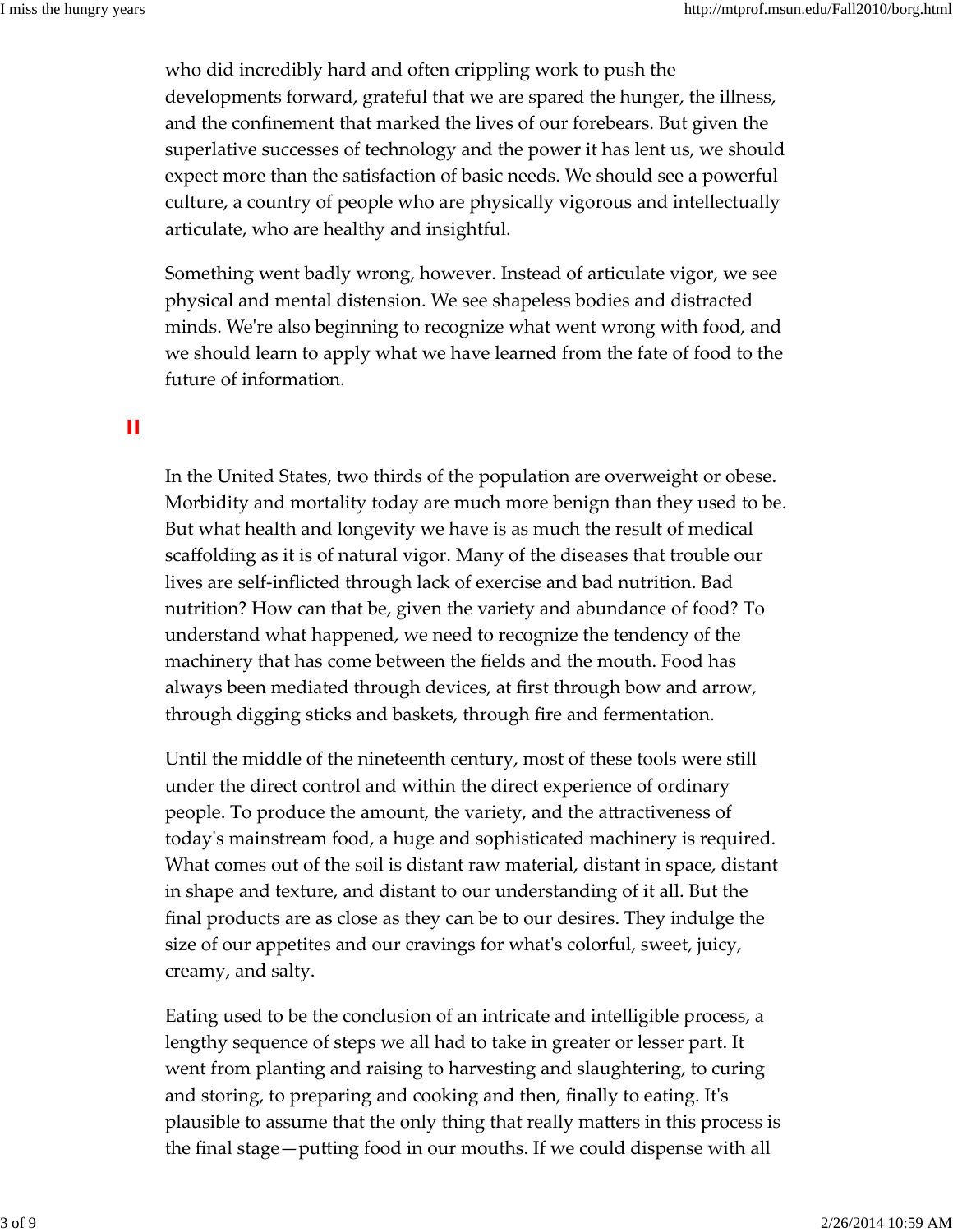the preceding tedium, so much the better, and if what we put in our mouths has to the highest degree those attractive features that make us want to chew and swallow it, so much better yet. Voilà, a Big Mac.

That's the tendency. It's not all there is to food. There are exceptions and countervailing forces. But the increase in the size and sophistication of the food industry, the progress in food engineering, the growth in the portions we eat, the effect that all this has had on average weight and health, all this amounts to an evident direction that the development of food is moving in.

It has led to grave cultural losses. There is to start with the loss of agriculture as a commendable form of culture, practices of raising plants and animals that are respectful of the environment, of the plants and animals, and of the workers. There is the impoverishment, if not the loss of the common understanding, of where the food has been grown and how itʹs been treated. The opaqueness of food production is of course just the shell of the gigantic machinery that has displaced the communities of farmers, butchers, bakers, and grocers we once knew. In the domestic sphere, the culture of cooking and eating has declined, yielding to the constant and ubiquitous availability of food. Regular and common meals have been reduced by snacks that are scattered and bites that are grabbed whenever.

Food used to be a thing that was the disclosure and conclusion of a rich and intelligible context of engagements. Itʹs one of the pivotal conceits of the technological culture that the conclusion is crucial and the context dispensable. The conceit becomes practicable when the burdens of the context can be given over to an industrial machinery, and it seems commendable when the concluding goods appear to be superior in variety and attractiveness to the things they displace. What gets overlooked is the fact that the loss of context amounts to a cultural impoverishment.

Here again we have to be careful. In many instances, the loss of richness is outweighed by a gain of health and leisure. Getting water from the well or the fountain is a rich experience, to be sure. But water so obtained can be contaminated or dry up. To get enough water from springs and wells and meet sound sanitary standards is time consuming and a heavy burden for the household, still mostly run by women. Good judgment is needed to discern what should be left to the machinery of technology and what must be saved or retrieved for a life of excellence.

**III**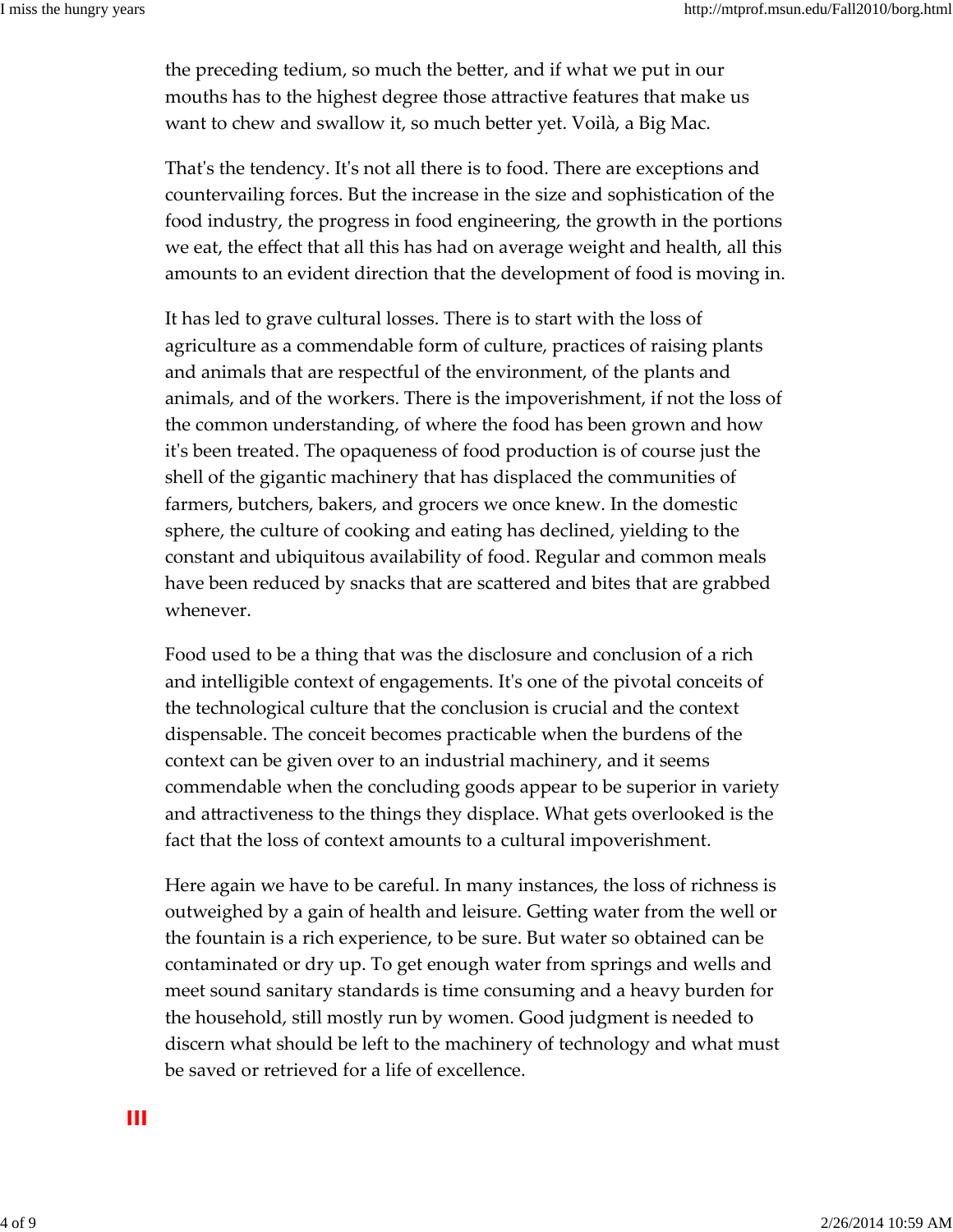Before I turn to the cures for the decline of the food culture, let me trace the more hidden pathology of the information culture. Information, like food, was once woven into the texture of everyday life, accessible and intelligible to all. Information came from nature, from the clouds that warned of rain, from the blossoms that foretold berries, from the tracks that pointed to game. It came from the stories of the elders, from the reports of those returning from gathering or hunting, and from the news conveyed by a member of the neighboring tribe.

Next came information that already required specialized instruction to be understood—notches on sticks, blazes on trees, cairns on hill tops. Then came writing and the expert knowledge of scribes, followed by literate communities that were vastly expanded through printing. Though reading and writing are demanding skills, they can be acquired by everyone and in the past gave everyone entry into a realm of information that was tangible in its ink and paper presence and intelligible to everyone in its form, though not, of course, in all of its contents.

Beginning, roughly, with the telegraph, an information machinery began to develop that became ever less intelligible as it became more powerful. Few people understood how sound from distant places became audible in their radios, fewer still how pictures could appear on their television tubes, and the machinery of todayʹs computers and information links is incomprehensible to most users.

As in the case of food, the growing size and sophistication of the machinery have greatly increased the quantity and variety of information. Advocates of this development have predicted a citizenry that is better informed and more insightful and leads a richer cultural life. Supporters of social justice have been worried that the poor will be deprived of these blessings, and they have worked to level the digital divide. There can't be any doubt about the power and convenience of information technology, nor is there a question of its value to the sciences and the conscientious citizen.

But again, as in the case of food, the transformation of the ends that comes with the transformation of the means has too often been overlooked. Does it make a difference to the information contained in a book whether it comes to me in a codex or on a Kindle? The conveniences of a Kindle have been widely praised and appreciated. This past holiday season, Amazon has sold more electronic than hardcover books. To recognize the character of the electronic reading experience, we have to look ahead to the development of the device, the Kindle that makes the experience available.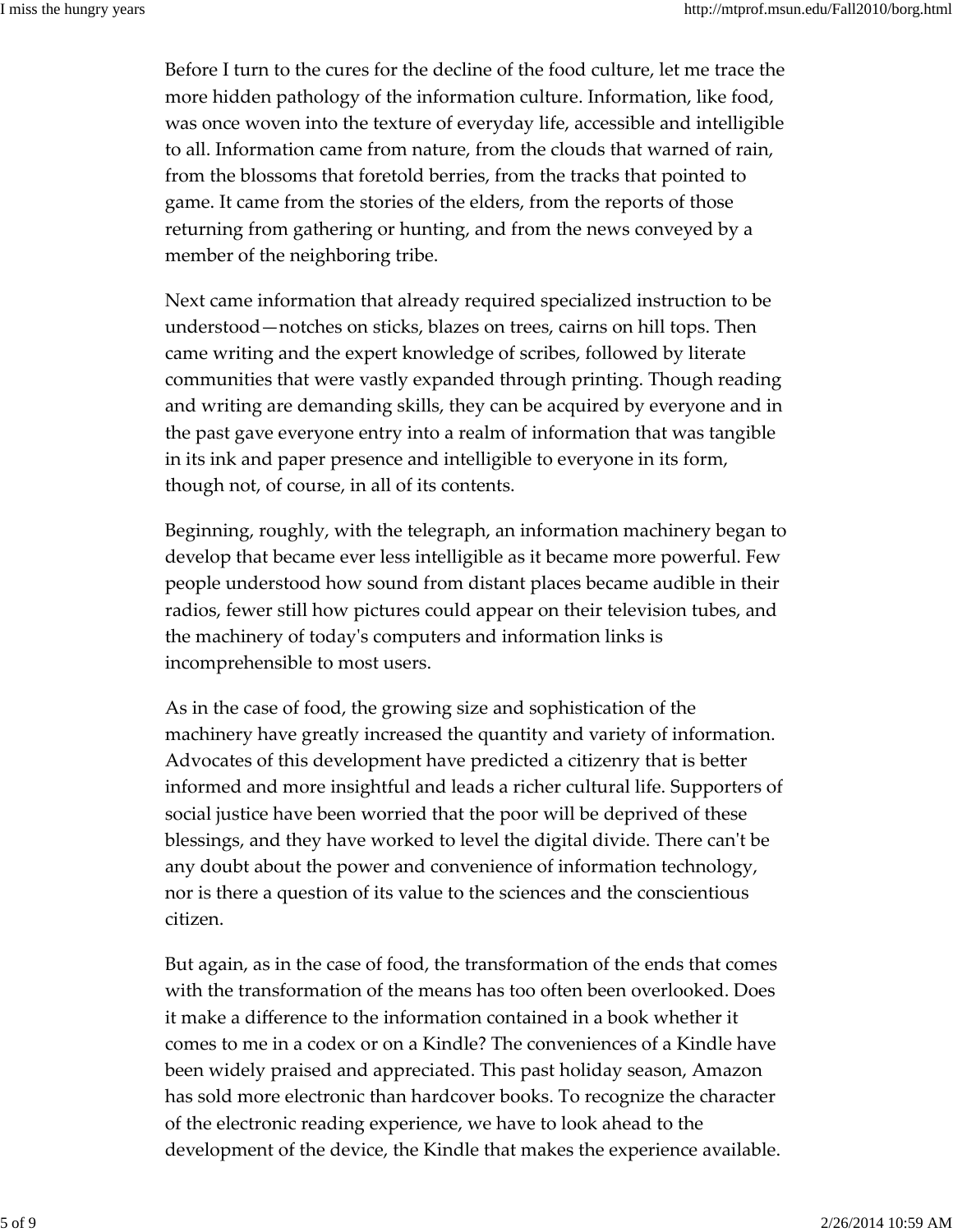It's a sure bet that the austerity of the Kindle will yield to the richness of an iPhone. Not that the Kindle will replace the iPhone and its rivals. Itʹs simply that users will expect additional conveniences, and competitors will oblige and even precede users. It will happen step by step. The Nook already has a color screen below the text display. Soon color will move up to render pictures and graphs contained in books. And if books can be read on a Kindle, why not articles? And if articles can be read, why canʹt films be watched? And so on to iPhone capabilities.

Imagine now a student reading *Ulysses* or *The Man without Qualities.* He is a little tired and comes to a passage that strikes him as tedious. He needs a refreshing break. Why not check email on the capable reading device? And then the preview of Griz‐Cat game? The NFL game that is in progress. The weather....

When the student comes to, an hour has passed. It's obvious he won't get the reading done. But the tablet that has seduced him will help him out as well. There are summaries and race‐gender‐ethnicity critiques that will disburden him of the tedium of reading and thinking. When food is available abundantly, ubiquitously, and alluringly, people find themselves eating too much. They gain weight; their health suffers. When information is available abundantly, ubiquitously, and alluringly, people find themselves surfing too much. They become distracted; their knowledge suffers.

A book presents information in an austere and secluded form that aids attentive and sustained reading. The book by itself won't restore thoughtful reading. Its pre‐electronic context was helpful too—the greater resistance and distances that had to be overcome to get to distractions most especially. But the book can be a helpful focal point and starting point for better reading.

Information technology can be a powerful instrument. It has supported astounding and admirable work in the physical sciences and new and interesting work in the social sciences. Itʹs been a great convenience in the humanities though it has not occasioned any kind of flowering that Iʹm aware of. In the culture at large, the abundance of information has been no more beneficial than the abundance of food.

There has not been an overt catastrophe to be sure. Both food and information fulfill their basic task of keeping society going. Outrage would be misplaced. But sorrow about the enfeebling distensions of life is justified. What happened to food is happening to information. The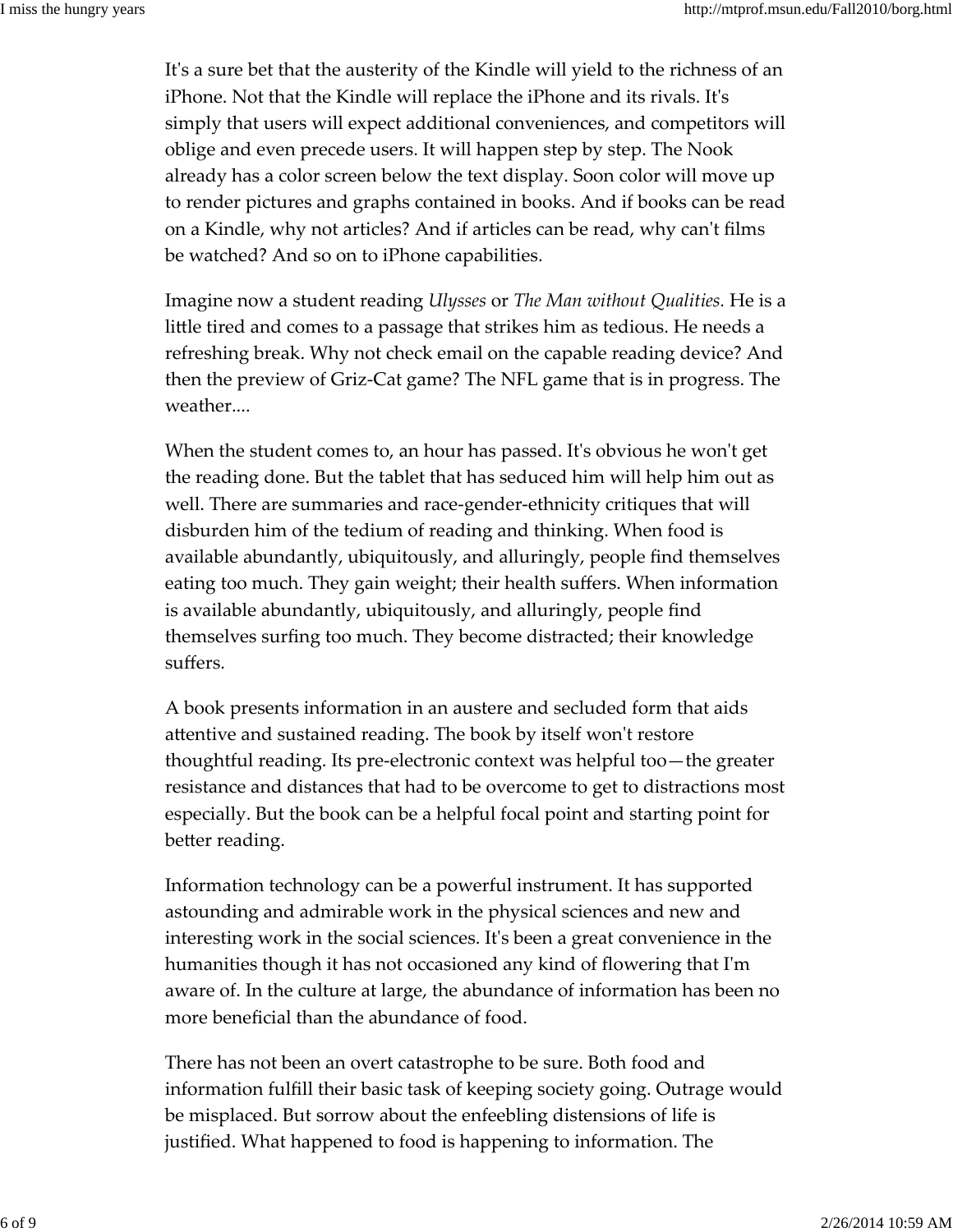refinements of information that the powerful machinery has made possible have obliged the stirrings of curiosity the way refined foods have answered the cravings of desire. Obesity and avoidable illness have their information analogues in distraction and avoidable ignorance.

**IV**

We now recognize that overweight and obesity and the illnesses they bring with them are problems that require a public conversation and reasonable remedies. There are four measures that have received attention and may help us to cope with the abundance of food.

The first is lifting the hood of the food engine and beginning to understand how it works. One component of the engine is the corporate structures and policies that are pushing food. These include the employment of chemistry, the damage to the environment, and the devices of advertising and presentation. The necessary complement to corporate successes is the complicity of consumers, the chinks in our evolutionary armor of health, our vulnerability to the charms of availability, the more or less addictive cycle of craving, fulfillment, rising restlessness, more craving, and so on.

The second remedial measure is the recognition of partial alternatives to corporate machinery and consumer complicity. Whatʹs crucial here is the insight that preaching virtue is not enough and by itself can be worse than nothing. It leaves the preachers dispirited and the faithful defeated. What needs to be changed is the environment so that virtue has a chance to flourish. The production and availability of unhealthy food needs to be discouraged through public policy. Vice versa for healthy food.

Third and more concretely, we have to reweave the cultural context of food. The paths from the ground to the mouth need to be shortened and made evident as they are in the farm to college programs. The communal understanding of the origins and seasons of food has to be restored as it is in farmersʹ markets. And where possible, people should recover the skills and pleasures of gardening.

The last and perhaps least attended task is the rebuilding of the culture of the table, the common preparation of meals from basic and, whenever possible, local ingredients and the regular and pleasurable gatherings at the dinner table.

We should take similar steps to cope with the surfeit of information. So the first task is to teach students whatʹs under the platforms that all the information is displayed on. Youngsters are often praised for their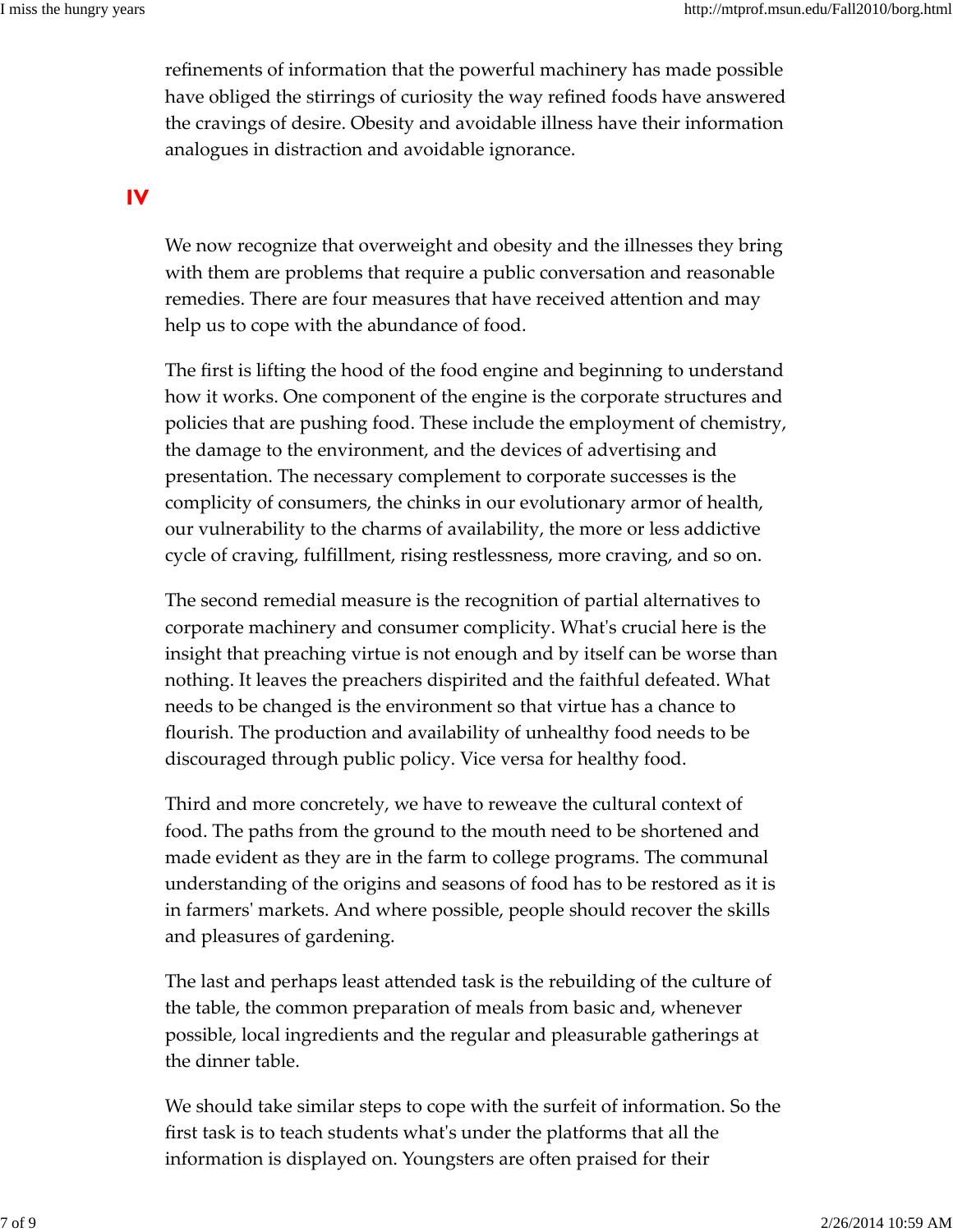computer savvy. But this is the kind of knowledge teenagers have of their city. They know all the cool places and how to get from one to the other. They know how to ride bikes, drive cars and what to do about them if they crash. But they know little about the history of the city, its infrastructure, the zoning codes, city government, or mechanical engineering.

Students should know some Boolean algebra, electronics, and programming. They should understand the structure of the Internet, the interplay of regulation and corporation. Here too, they should learn why and how evolution has made us curious, what piques our curiosity, what satisfies it fleetingly and what enduringly.

Second, we have to understand that preaching against mindlessness and distraction is insufficient at best. We have to make classrooms places of concentration. Indiscriminate Wi‐Fi availability is an invitation to distraction. Copious use of PowerPoint and slides scatters attention. Thoughtful speaking and listening are ancient human practices, less so than handling things and taking walks, but well‐ingrained and rewarding as long as we don't let these talents atrophy the way we have let walking and handling wither away.

Third, information needs to be grounded in the actual and immediate world. Giving students a competent comprehension of the actual world is the task of general education. Itʹs a task thatʹs too often avoided by shaping general information after the pattern of the mechanization of information. Rather than teaching our students history and science, we teach them how to "think like a historian" or we teach them "the scientific method." Give them the means, they will take care of the ends—thatʹs the assumption. But the ends to which the powerful means of information technology are actually put in contemporary culture should tell us that the ends, the content and substance of knowledge, require instruction and appropriation.

General education teaches a student the crucial dimensions and features of the actual world. At a time when we allow media technology constantly to insert itself between humans and reality, immediate contact with the world needs to be reinvigorated as well. We have to insist that students do what social scientists have ruefully come to call "groundtruthing," checking on the ground what satellites and surveys are displaying on a screen. Students need to be taught and encouraged to observe, investigate, describe, report, and analyze what immediately surrounds them.

There is also the homely reality of pen and paper, the skills of laying down